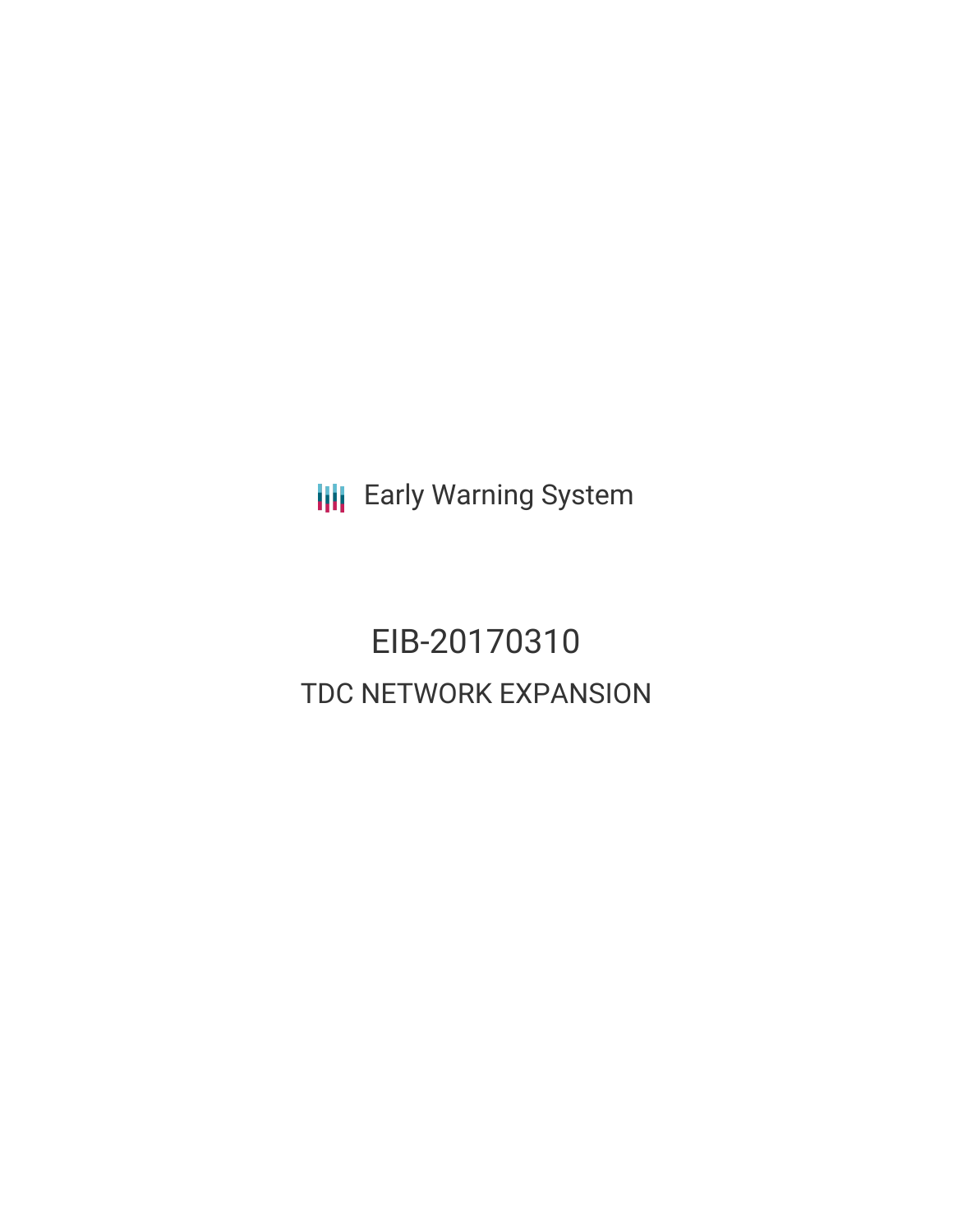### **Quick Facts**

| <b>Countries</b>               | <b>Denmark</b>                 |
|--------------------------------|--------------------------------|
| <b>Financial Institutions</b>  | European Investment Bank (EIB) |
| <b>Status</b>                  | Approved                       |
| <b>Bank Risk Rating</b>        | U                              |
| <b>Borrower</b>                | TDC A/S                        |
| <b>Sectors</b>                 | Communications                 |
| <b>Investment Type(s)</b>      | Loan                           |
| <b>Investment Amount (USD)</b> | \$579.76 million               |
| <b>Project Cost (USD)</b>      | \$1,179.24 million             |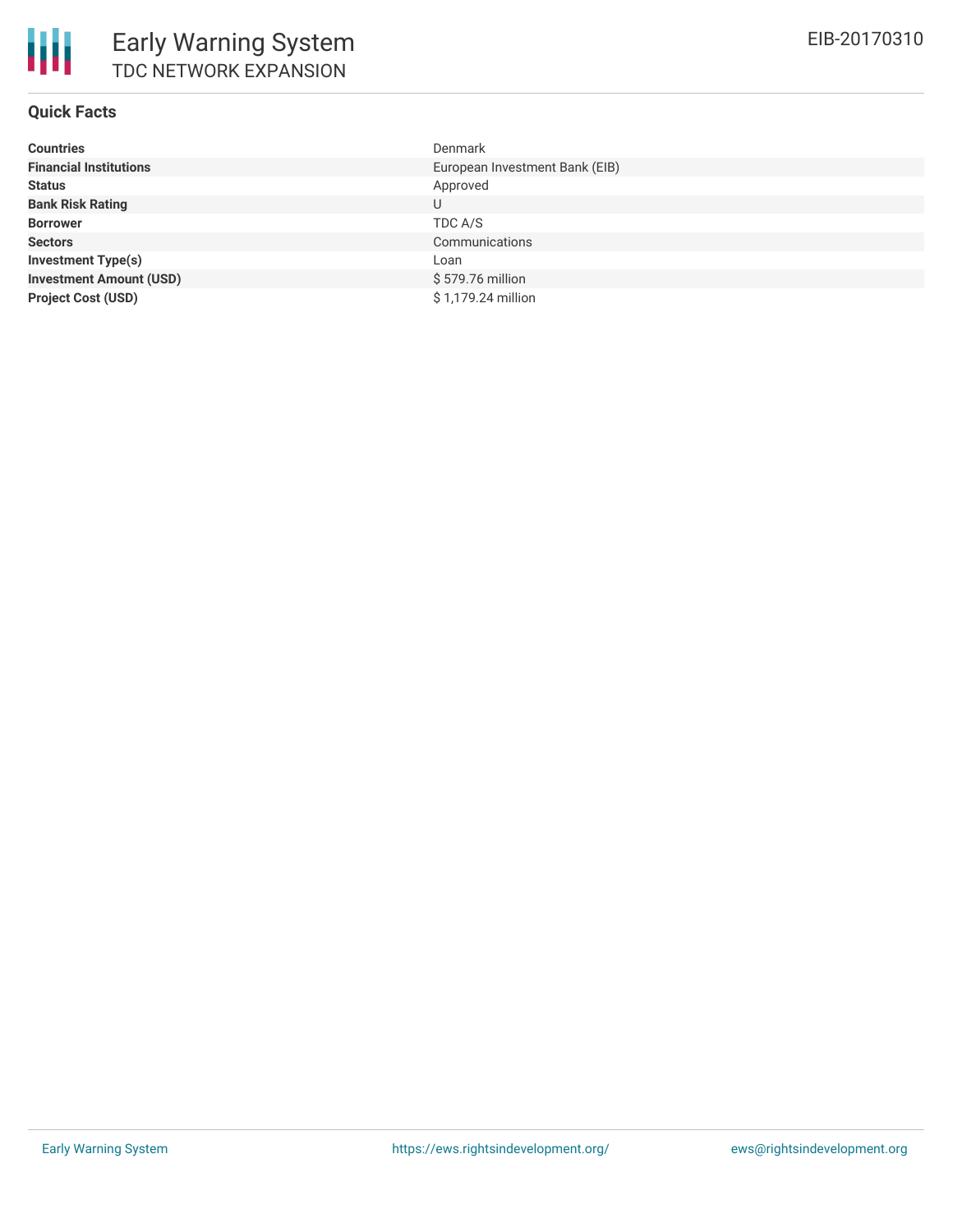

## **Project Description**

This project develops TDC's technological infrastructure in Denmark to increase mobile coverage and capacity, to upgrade and expand the coax network, to enhance and expand the fiber access networks and upgrade the existing copper access as well as cable TV networks.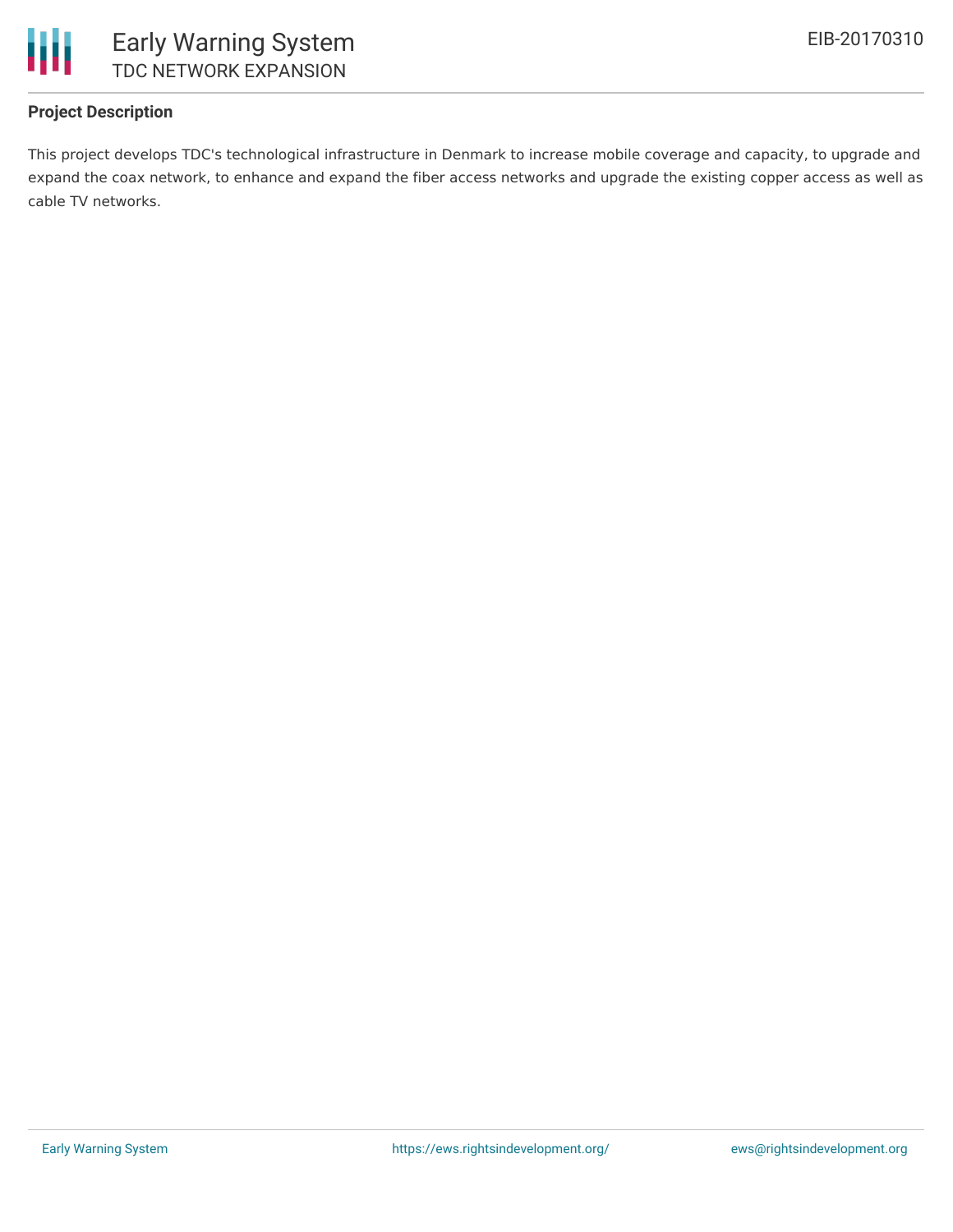#### **Investment Description**

European Investment Bank (EIB)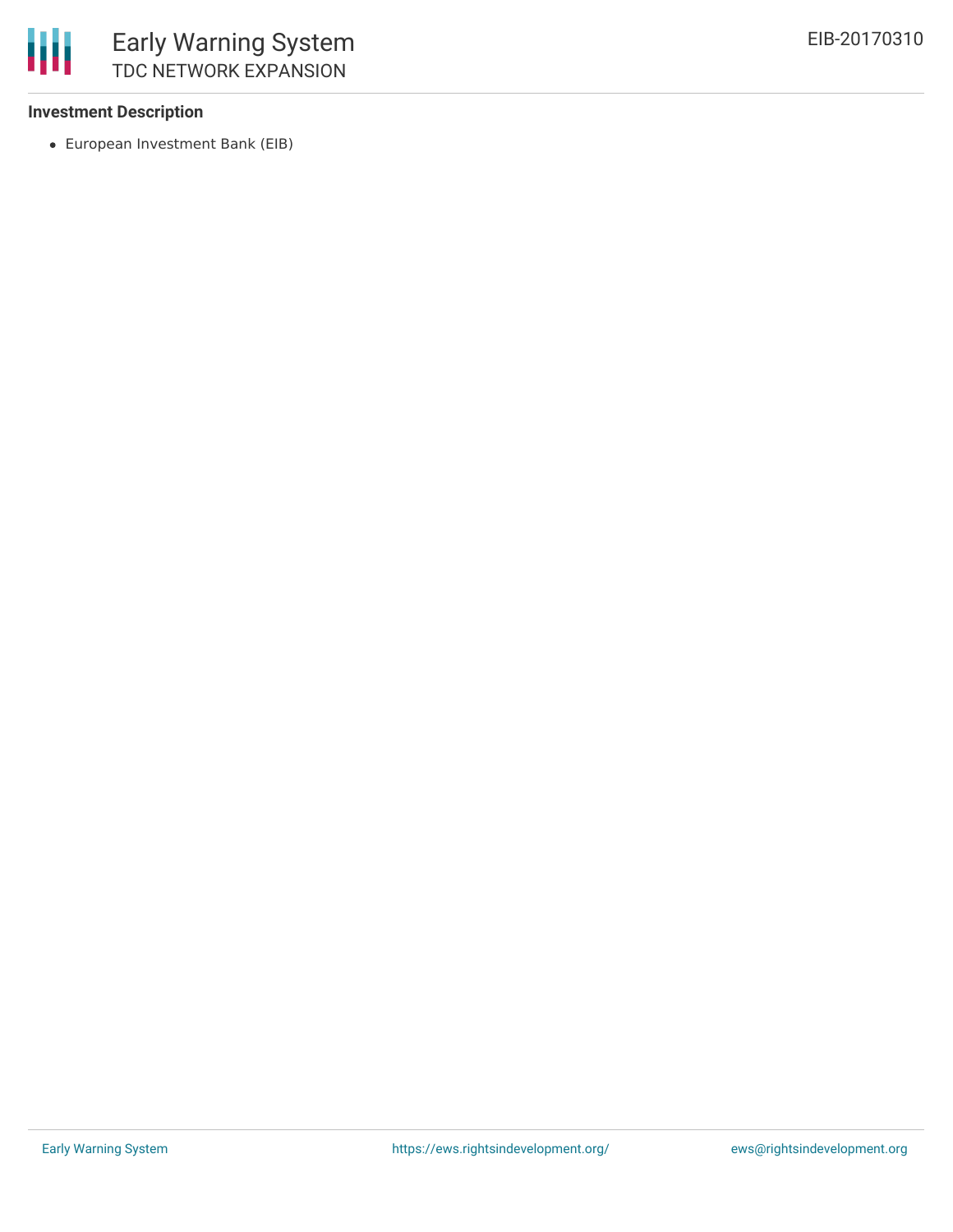

# Early Warning System TDC NETWORK EXPANSION

| <b>Private Actor 1</b>   | <b>Private Actor</b><br>Role | <b>Private Actor</b><br>Sector | <b>Relation</b>          | <b>Private Actor 2</b> | <b>Private Actor</b><br>2 Role | <b>Private Actor</b><br>2 Sector |
|--------------------------|------------------------------|--------------------------------|--------------------------|------------------------|--------------------------------|----------------------------------|
| $\overline{\phantom{0}}$ | $\overline{\phantom{a}}$     | $\overline{\phantom{0}}$       | $\overline{\phantom{0}}$ | TDC A/S                | Client                         | $\overline{\phantom{0}}$         |